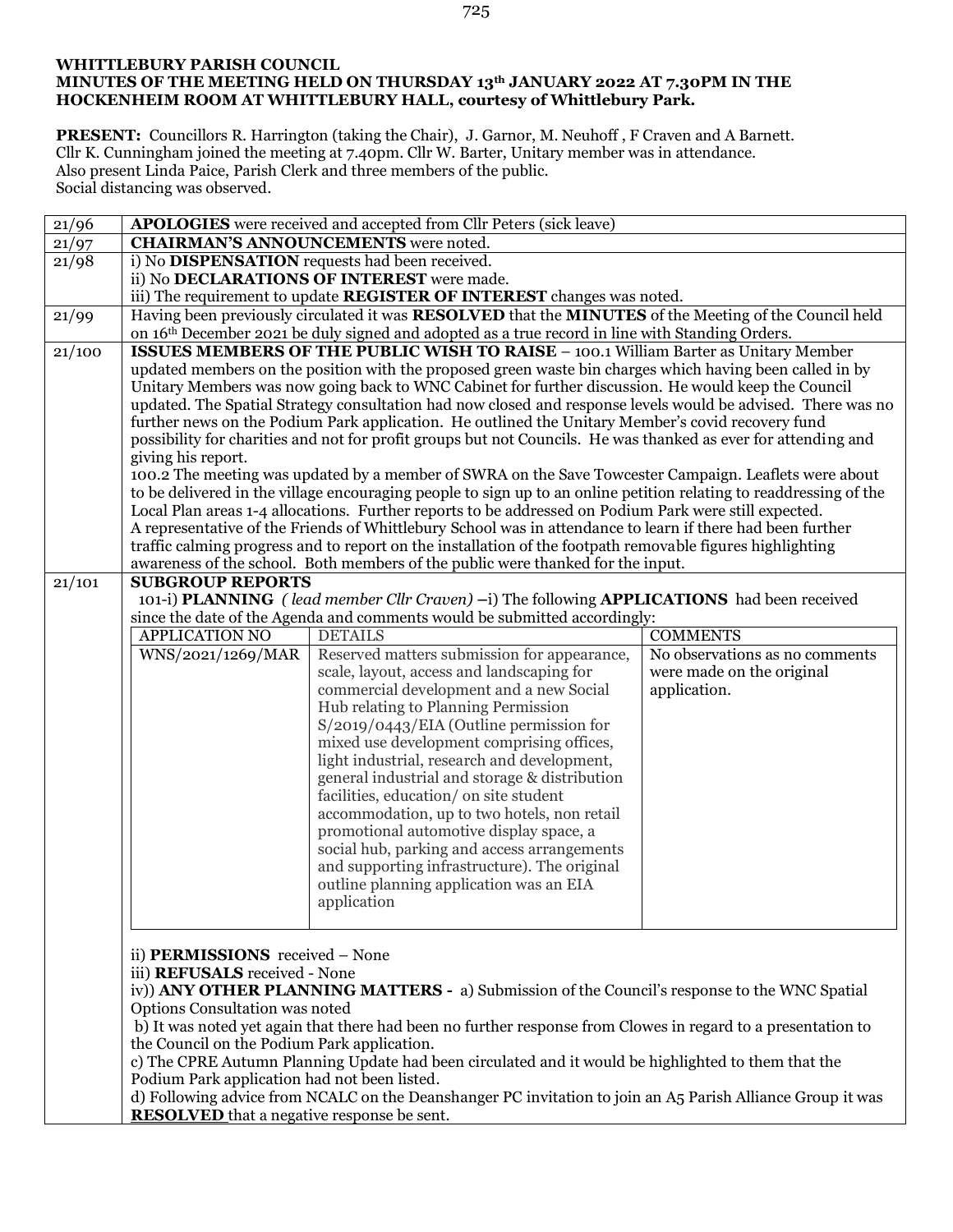|        | e)Following a circulation to Sub Group Members by Cllr Craven as Lead there was discussion on the Council's<br>position on a response to the DHL application. Members were asked to look at this application and submit their |               |                  |                                                                  |                                                                                                      |                                                                                                                           |  |  |
|--------|-------------------------------------------------------------------------------------------------------------------------------------------------------------------------------------------------------------------------------|---------------|------------------|------------------------------------------------------------------|------------------------------------------------------------------------------------------------------|---------------------------------------------------------------------------------------------------------------------------|--|--|
|        | comments.                                                                                                                                                                                                                     |               |                  |                                                                  |                                                                                                      |                                                                                                                           |  |  |
|        | f) Sally Chapman's short precis report on Podium Park would be compared by the Sub Group members and                                                                                                                          |               |                  |                                                                  |                                                                                                      |                                                                                                                           |  |  |
|        | Cllr Harrington with the Council's original submission with a view to submitting further comment.                                                                                                                             |               |                  |                                                                  |                                                                                                      |                                                                                                                           |  |  |
|        | g) Following Cllr Craven's report there was further discussion on the possibility of preparing a Neighbourhood<br>Plan. The Pros and cons of doing this were considered and varying views expressed. On proposition by        |               |                  |                                                                  |                                                                                                      |                                                                                                                           |  |  |
|        |                                                                                                                                                                                                                               |               |                  |                                                                  |                                                                                                      | Cllr Craven seconded by Cllr Cunningham in was <b>RESOLVED</b> that registration of a Neighbourhood Area be               |  |  |
|        |                                                                                                                                                                                                                               |               |                  |                                                                  |                                                                                                      |                                                                                                                           |  |  |
|        | pursued with WNC Officers as a first step. As it was vital that there be a NHP Advisory Group established to<br>pursue production of any Plan, Cllr Harrington would add a post to the Community Facebook page seeking        |               |                  |                                                                  |                                                                                                      |                                                                                                                           |  |  |
|        | registration of interest to help and stressing that without this there could be no NHP and therefore no                                                                                                                       |               |                  |                                                                  |                                                                                                      |                                                                                                                           |  |  |
|        | protection of the village against future unwanted development.                                                                                                                                                                |               |                  |                                                                  |                                                                                                      |                                                                                                                           |  |  |
|        | Following on from this the Clerk was asked to consider adapting a development alert which she had prepared<br>for another village to be posted on the website and Community Facebook page by Cllr Harrington as Media         |               |                  |                                                                  |                                                                                                      |                                                                                                                           |  |  |
|        | Lead.                                                                                                                                                                                                                         |               |                  |                                                                  |                                                                                                      |                                                                                                                           |  |  |
| 21/102 |                                                                                                                                                                                                                               |               |                  | 102.i) FINANCE SUBGROUP - (lead member Cllr Neuhoff)             |                                                                                                      |                                                                                                                           |  |  |
|        |                                                                                                                                                                                                                               |               |                  |                                                                  | It was <b>RESOLVED</b> the following <b>PAYMENTS</b> be authorised by Cllrs Harrington and Neuhoff   |                                                                                                                           |  |  |
|        | accompanying documentation to be duly signed:                                                                                                                                                                                 |               |                  |                                                                  |                                                                                                      |                                                                                                                           |  |  |
|        | Payment                                                                                                                                                                                                                       | <b>AMOUNT</b> | <b>INCL</b>      | <b>PAYEE</b>                                                     | <b>DETAILS</b>                                                                                       | <b>POWER</b>                                                                                                              |  |  |
|        | Ref                                                                                                                                                                                                                           |               | <b>VAT</b><br>OF |                                                                  |                                                                                                      |                                                                                                                           |  |  |
|        | OL1/1                                                                                                                                                                                                                         | £618.40       |                  | Linda Paice                                                      | Salary                                                                                               | LGA 1972 s112                                                                                                             |  |  |
|        |                                                                                                                                                                                                                               |               |                  |                                                                  |                                                                                                      |                                                                                                                           |  |  |
|        | OL1/2                                                                                                                                                                                                                         | £140.60       |                  | <b>HMRC</b>                                                      | Tax                                                                                                  | LGA 1972 S112                                                                                                             |  |  |
|        | OL11/3<br>OL1/4                                                                                                                                                                                                               | £87.84        | 14.64            | <b>DNH</b> Contracts                                             | Dog bin maintenance<br>Room Hire                                                                     | Open Spaces Act                                                                                                           |  |  |
|        |                                                                                                                                                                                                                               | £30.00        |                  | Whittlebury<br>Reading Room                                      |                                                                                                      | LGA 1972 s111                                                                                                             |  |  |
|        | OL1/5                                                                                                                                                                                                                         | £101.20       |                  | <b>Greens Norton PC</b>                                          | Shared admin costs                                                                                   | LGA 1972 S111                                                                                                             |  |  |
|        | Direct                                                                                                                                                                                                                        | £131.32       | 6.24             | <b>SSE</b>                                                       | Electricity                                                                                          | Highways Act                                                                                                              |  |  |
|        | debit                                                                                                                                                                                                                         |               |                  |                                                                  |                                                                                                      |                                                                                                                           |  |  |
|        |                                                                                                                                                                                                                               |               |                  |                                                                  |                                                                                                      |                                                                                                                           |  |  |
|        | ii) $RECEIPTS - None$ .                                                                                                                                                                                                       |               |                  |                                                                  |                                                                                                      |                                                                                                                           |  |  |
|        |                                                                                                                                                                                                                               |               |                  |                                                                  |                                                                                                      | iii) <b>BANK BALANCES</b> at 31 <sup>st</sup> December were reported as £45,664.49 in the current account and £3942.66 in |  |  |
|        | the Instant Access Account from the previous month.<br>iv) There had been no <b>RECEIPTS.</b>                                                                                                                                 |               |                  |                                                                  |                                                                                                      |                                                                                                                           |  |  |
|        |                                                                                                                                                                                                                               |               |                  |                                                                  |                                                                                                      | v) Following cancellation with Ariss Construction of the electrical/heating works and after further discussion            |  |  |
|        | and on proposition by Cllr Garnor seconded by Cllr Craven it was <b>RESOLVED</b> that an order be placed with                                                                                                                 |               |                  |                                                                  |                                                                                                      |                                                                                                                           |  |  |
|        |                                                                                                                                                                                                                               |               |                  |                                                                  | ARC Thermal Products for infrared heaters as quoted in the sum of $£5628.58$ plus VAT.               |                                                                                                                           |  |  |
|        | vi) Final consideration was given to the 2022-23 Budget and on proposition by the Chairman it was                                                                                                                             |               |                  |                                                                  |                                                                                                      |                                                                                                                           |  |  |
|        | <b>RESOLVED</b> that WNC be precepted upon for £28,050.00 for the 2022-23 financial year. This represented a<br>3.89% increase year on year.                                                                                  |               |                  |                                                                  |                                                                                                      |                                                                                                                           |  |  |
|        |                                                                                                                                                                                                                               |               |                  |                                                                  |                                                                                                      |                                                                                                                           |  |  |
| 21/103 | <b>REPORTS TO THE COUNCIL -</b>                                                                                                                                                                                               |               |                  |                                                                  |                                                                                                      |                                                                                                                           |  |  |
|        |                                                                                                                                                                                                                               |               |                  |                                                                  | 103.1 HIGHWAYS & INFRASTRUCTURE SUBGROUP - (lead member Cllr Garnor)                                 |                                                                                                                           |  |  |
|        |                                                                                                                                                                                                                               |               |                  | i/ii) No further issues were reported and there were no updates. |                                                                                                      |                                                                                                                           |  |  |
|        |                                                                                                                                                                                                                               |               |                  | the Dingo and the Chairman likewise for Luke Warren.             |                                                                                                      | iii) The Clerk undertook to follow up an updated quotation from Ruby Landscapes on the replacement gate at                |  |  |
|        |                                                                                                                                                                                                                               |               |                  |                                                                  |                                                                                                      | iv) An update from Gigaclear had been circulated but there was still widespread dissatisfaction on the standard           |  |  |
|        |                                                                                                                                                                                                                               |               |                  |                                                                  |                                                                                                      | of reinstatement works. Connection to Kingsfield Pieces was still to be carried out. Gigaclear had asked for              |  |  |
|        |                                                                                                                                                                                                                               |               |                  |                                                                  |                                                                                                      | photographic evidence of areas of concern and the Council had agreed to take part in a walkabout to identify              |  |  |
|        | the issues.                                                                                                                                                                                                                   |               |                  |                                                                  |                                                                                                      |                                                                                                                           |  |  |
|        |                                                                                                                                                                                                                               |               |                  |                                                                  | v) An update on Towcester Relief Road from Cllr Barter was noted the estimated completion date being |                                                                                                                           |  |  |
|        | December 2023.                                                                                                                                                                                                                |               |                  |                                                                  | vi) A response from the Police regarding a parking complaint on Church Way had been circulated.      |                                                                                                                           |  |  |
|        | vii) There was nothing to report on LIGHTING                                                                                                                                                                                  |               |                  |                                                                  |                                                                                                      |                                                                                                                           |  |  |
|        |                                                                                                                                                                                                                               |               |                  |                                                                  | 103.2 SILVERSTONE CIRCUIT/MEPC LIAISON GROUP - (lead member Cllr Cunningham)                         |                                                                                                                           |  |  |
|        |                                                                                                                                                                                                                               |               |                  |                                                                  |                                                                                                      | Cllr Harrington gave a comprehensive update following recent Circuit and MEPC meetings including feedback                 |  |  |
|        | from traffic issues at both the MotoGP and the 2021 Grand Prix. Lack of cones in certain areas had caused                                                                                                                     |               |                  |                                                                  |                                                                                                      |                                                                                                                           |  |  |
|        | issues.                                                                                                                                                                                                                       |               |                  |                                                                  |                                                                                                      |                                                                                                                           |  |  |
|        |                                                                                                                                                                                                                               |               |                  |                                                                  | 103.3 READING ROOM LIAISON GROUP - (lead member Cllr Harrington)-                                    |                                                                                                                           |  |  |

726